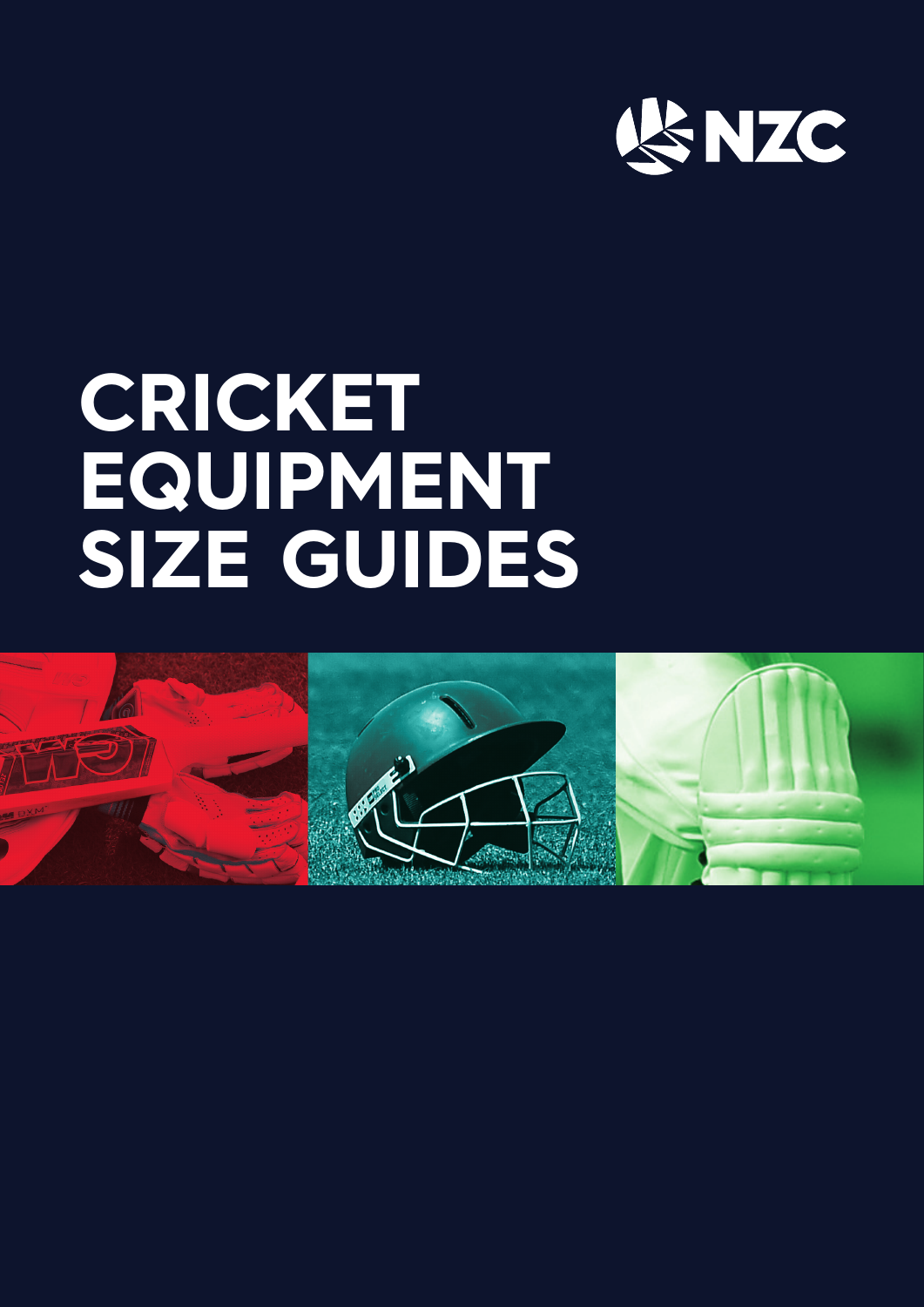## **BAT SIZE GUIDE**



#### **How to choose a bat that is the right size?**

- 1. Choose a bat that is the right height for the player. The guide below should give you a good idea.
	- a. The player should be able to stand the bat next to them with the handle resting just below the hip joint.
- 2. Choose a bat that is the right weight
	- a. The lighter the better as it makes it easier to swing freely
	- b. The player should be able to swing the bat freely with only the top hand on the bat

**The table below is a guide from Kookaburra of the weight range of their junior bats**

## **A BAT SHOULDN'T BE TOO TALL OR BE TOO HEAVY**



**RIGHT BAT SIZE = MORE ACTION! MORE RUNS! MORE ENJOYMENT!**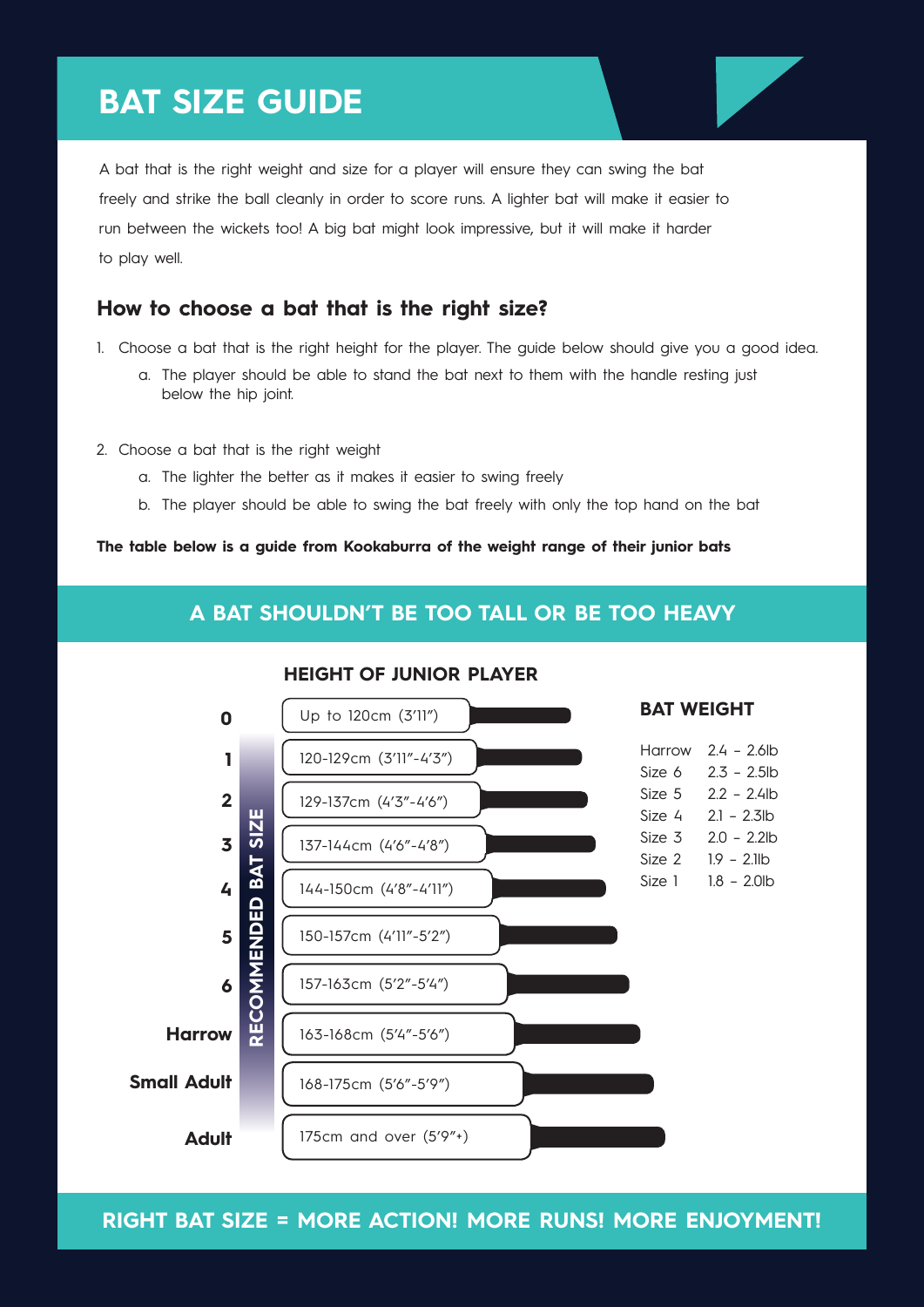## **BATTING/WICKET KEEPING GLOVES SIZE GUIDE**



The measurement to take here is from the start of the wrist to the tip of your middle finger (the longest one) in a straight line. Gloves can also vary slightly from one manufacturer to another, but this guide should help.

| <b>GLOVE SIZE</b>  | <b>LENGTH</b>    |
|--------------------|------------------|
| SMALL JUNIOR       | 16.5cm           |
| <b>JUNIOR</b>      | 17.5cm           |
| YOUTHS/SMALL ADULT | 19 <sub>cm</sub> |
| <b>ADULT</b>       | 21cm             |
| <b>LARGE ADULT</b> | 22.5cm           |

## **BATTING PADS SIZE GUIDE**

The measurement to take here is from the centre of the knee cap, to the top of the foot (where the tongue of your shoe would fit). Sizes can vary slightly from one manufacturer to another, but this guide should give you a good idea.

| <b>PAD SIZE</b>    | <b>LENGTH</b> |
|--------------------|---------------|
| SMALL JUNIOR       | 30 - 32cm     |
| <b>JUNIOR</b>      | 32 - 35cm     |
| YOUTHS/SMALL ADULT | 36 - 38cm     |
| <b>ADULT</b>       | 39 - 43cm     |
| <b>LARGE ADULT</b> | 44 - 48cm     |